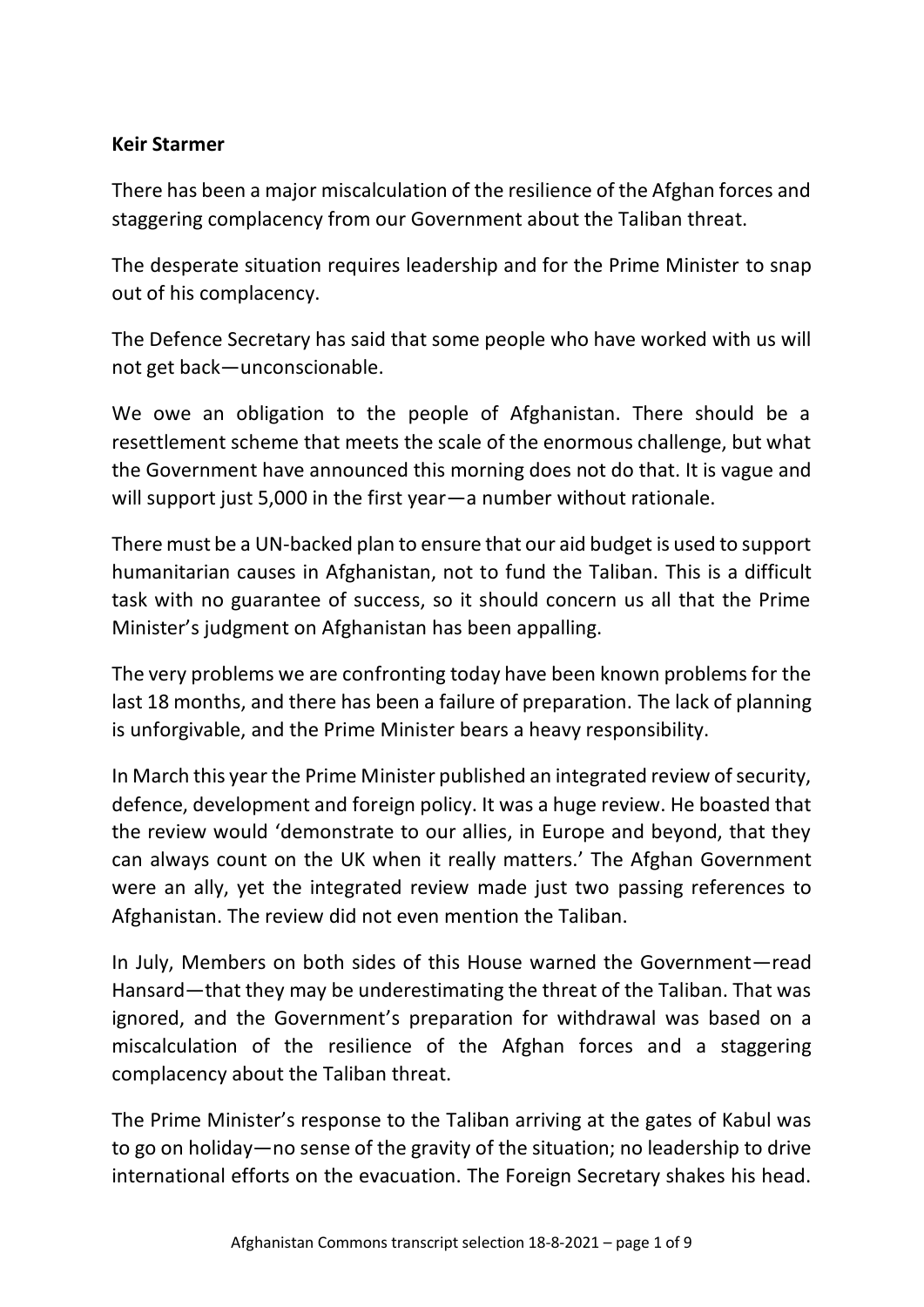[Interruption.] What would I do differently? I would not stay on holiday while Kabul was falling.

The British and Afghan people will have to live with the consequences of the Prime Minister's failure. We have fought for 20 years to rid Afghanistan of terror—terror that threatens our security here in Britain and liberty in Afghanistan. The Taliban are back in control. The Prime Minister has no plan to handle the situation, just as he had no plan to prevent it. What we won through 20 years of sacrifice could all be lost. That is the cost of careless leadership.

### **Mrs Theresa May (Maidenhead) (Con)**

In July of this year, both President Biden and my right hon. Friend the Prime Minister indicated that they did not think that the Taliban were ready or able to take over control of the country. Was our intelligence really so poor? Was our understanding of the Afghan Government so weak? Was our knowledge of the position on the ground so inadequate? Did we really believe that, or did we just feel that we had to follow the United States and hope that, on a wing and a prayer, it would be all right on the night?

The Taliban has said that it will not allow Afghanistan to become a haven for terrorists again. Yesterday, in the press conference, it said it would not allow anything to happen in Afghanistan that would lead to attacks elsewhere across the world. However, we must look at its actions, not its words, and, as he has just pointed out, its action has been to release thousands of high-value Taliban, al-Qaeda and Daesh fighters. Its actions are completely different from its words, and it is essential that we recognise the probability that Afghanistan will once again become a breeding ground for the terrorists who seek to destroy our way of life.

What must also be a key concern to us is the message that this decision sends around the world to those who would do the west harm—the message that it sends about our capabilities and, most importantly, about our willingness to defend our values. What does it say about us as a country—what does it say about NATO?—if we are entirely dependent on a unilateral decision taken by the United States?

We boast about global Britain, but where is global Britain on the streets of Kabul?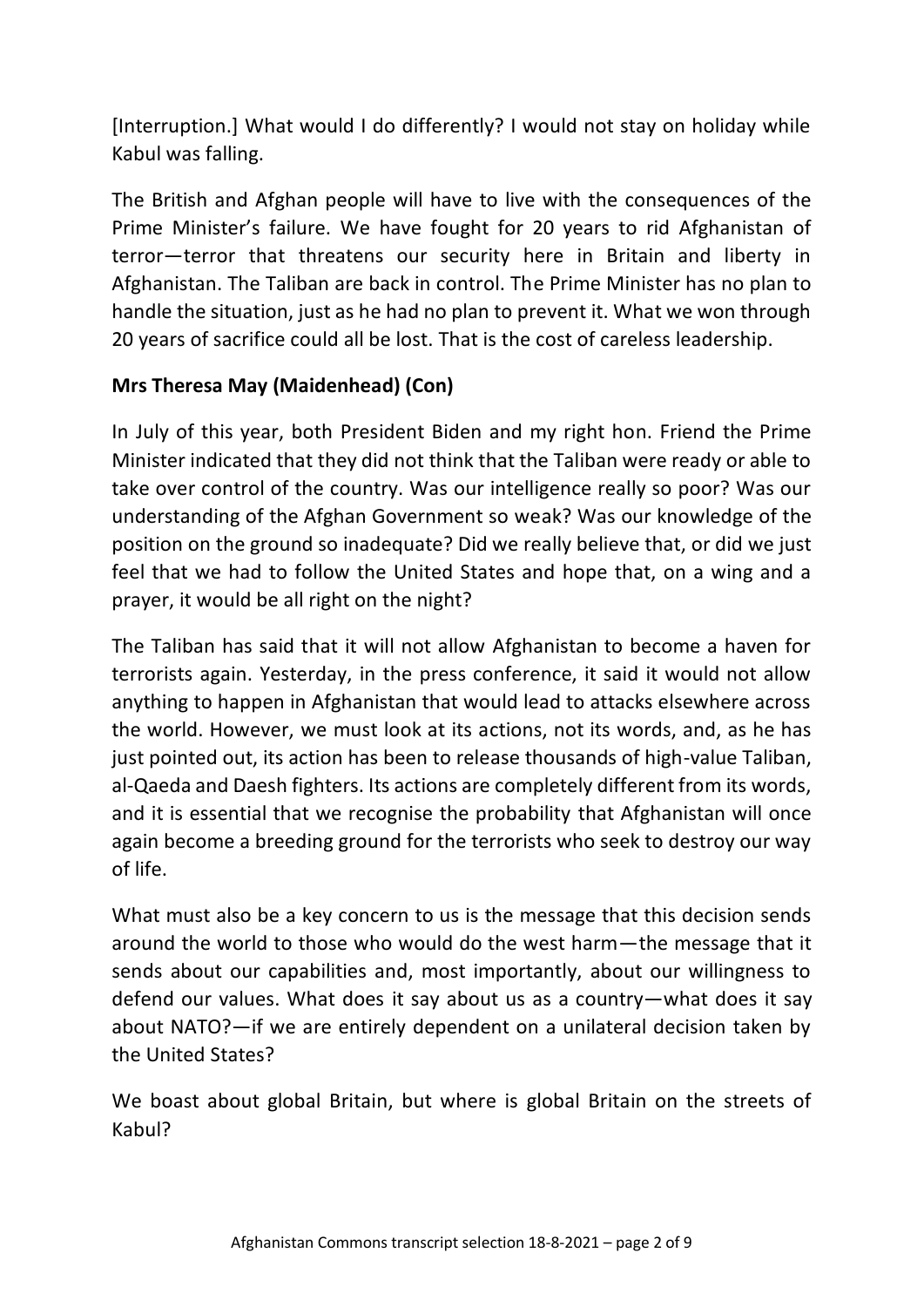# **Ian Blackford (Ross, Skye and Lochaber) (SNP)**

There can be little doubt that the chaos and crisis that has been inflicted on the Afghan people is the biggest foreign policy failure of modern times.

Since the most recent conflict began, in 2001, the Home Office has rejected asylum for 32,000 Afghans, including 875 girls. The total number of Afghans in the system stands at 3,117, so if we are to have any confidence that this is a turning point, this UK Government need to rethink radically how they respond to the refugee crisis unfolding before our eyes.

I know that the Foreign Secretary is trying to wind me up. When the rest of us were doing what we could in the past few days, he was lying on a sunbed, so I will not take any lectures from someone like him.

It is clear that Afghanistan did not go from relative stability to chaos overnight. The current situation is an acceleration of an existing state of affairs, of which the UK, the US and the Afghan Governments were seemingly unaware. The exit strategy was not properly planned, so it appears that the only people who were planning were the Taliban.

### **Chris Bryant (Rhondda) (Lab):**

The Home Secretary announced this morning that the UK will take 20,000 refugees from Afghanistan but that only 5,000 will be able to come this year. What are the 15,000 meant to do? Hang around and wait to be executed?

If I am honest, I feel ashamed today—more ashamed than I can remember in any foreign policy debate in my 20 years in this House. We have seen the most sudden and catastrophic collapse of a foreign and military policy objective of this United Kingdom since Suez, and arguably further back than that. We have managed to humiliate ourselves. We have shamed our politics and our way of doing business. We have trailed the British flag and, frankly, our own honour in the dirt and the mud. Global Britain has been exposed as a meaningless slogan a boast without a strategy behind it.

### **Sir Iain Duncan Smith (Chingford and Woodford Green) (Con)**

May I take the right hon. and learned Gentleman back to the statement that the President of the United States made the other day? Does he not agree that that took on the terms of a sort of shameful excuse? Given that the President had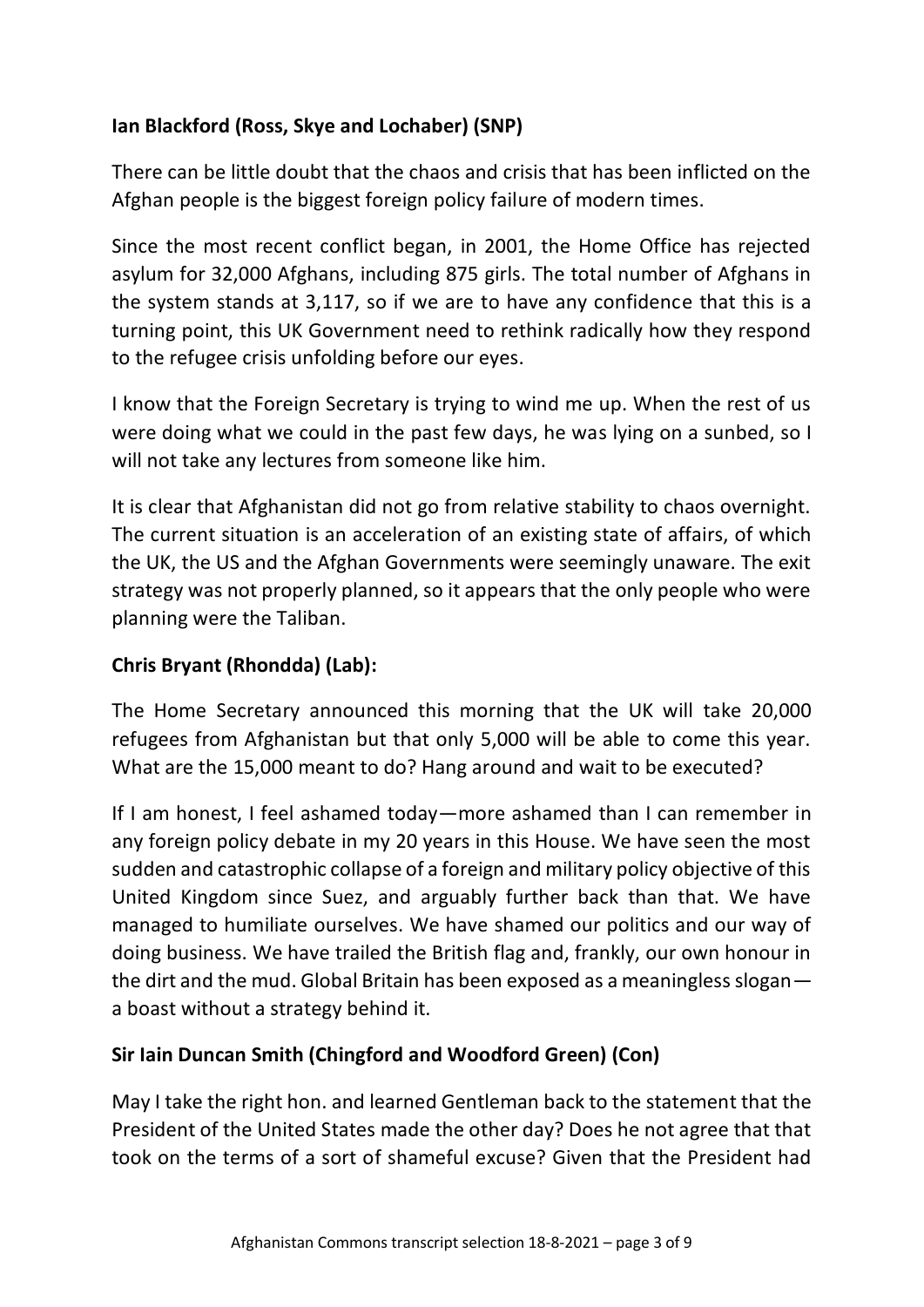blamed the Afghan armed forces, who have lost nearly 70,000 troops in trying to defend Afghanistan, the American decision to withdraw aircraft cover was almost certainly going to lead us to this situation. Does he not think that that is shameful?

I say to the American President—the Government and even the Opposition leadership are perhaps reluctant to say this—that he has no right to use excuses and base them on people who have lost their lives, and done so bravely.

The British Government's job is to bring the Americans back to realise their commitment. All those years ago, John Kennedy said: 'Let every nation know, whether it wishes us well or ill, that we shall pay any price, bear any burden, meet any hardship, support any friend, oppose any foe to assure the survival and the success of liberty.'

### **Ed Davey (Kingston and Surbiton) (LD)**

The American decision to withdraw was not just a mistake; it was an avoidable mistake, from President Trump's flawed deal with the Taliban to President Biden's decision to proceed—and to proceed in such a disastrous way.

I cannot hold President Biden to account in this House, but I can hold our own Government to account. Our Prime Minister and his Cabinet cannot escape their culpability for this disaster—for both the mistaken decision to withdraw, and how the withdrawal has turned into such a catastrophe. From the Prime Minister's self-evident lack of influence and clout in Washington, to his negligent inability, yet again, to master his brief and plan properly for the withdrawal, today's occupant of No. 10 has become a national liability.

On Britain's withdrawal planning, will the Prime Minister explain why he so misjudged the situation in Afghanistan that he told the House back on 8 July: 'I do not think that the Taliban are capable of victory by military means.'?

#### **Mr Tobias Ellwood (Bournemouth East) (Con)**

It is with utter disbelief that I see us make such an operational and strategic blunder by retreating at this time. The decision is already triggering a humanitarian disaster, a migrant crisis not seen since the second world war and a cultural change in the rights of women, and it is once again turning Afghanistan into a breeding ground for terrorism. I am sorry that there will be no vote today because I believe the Government would not have the support of the House.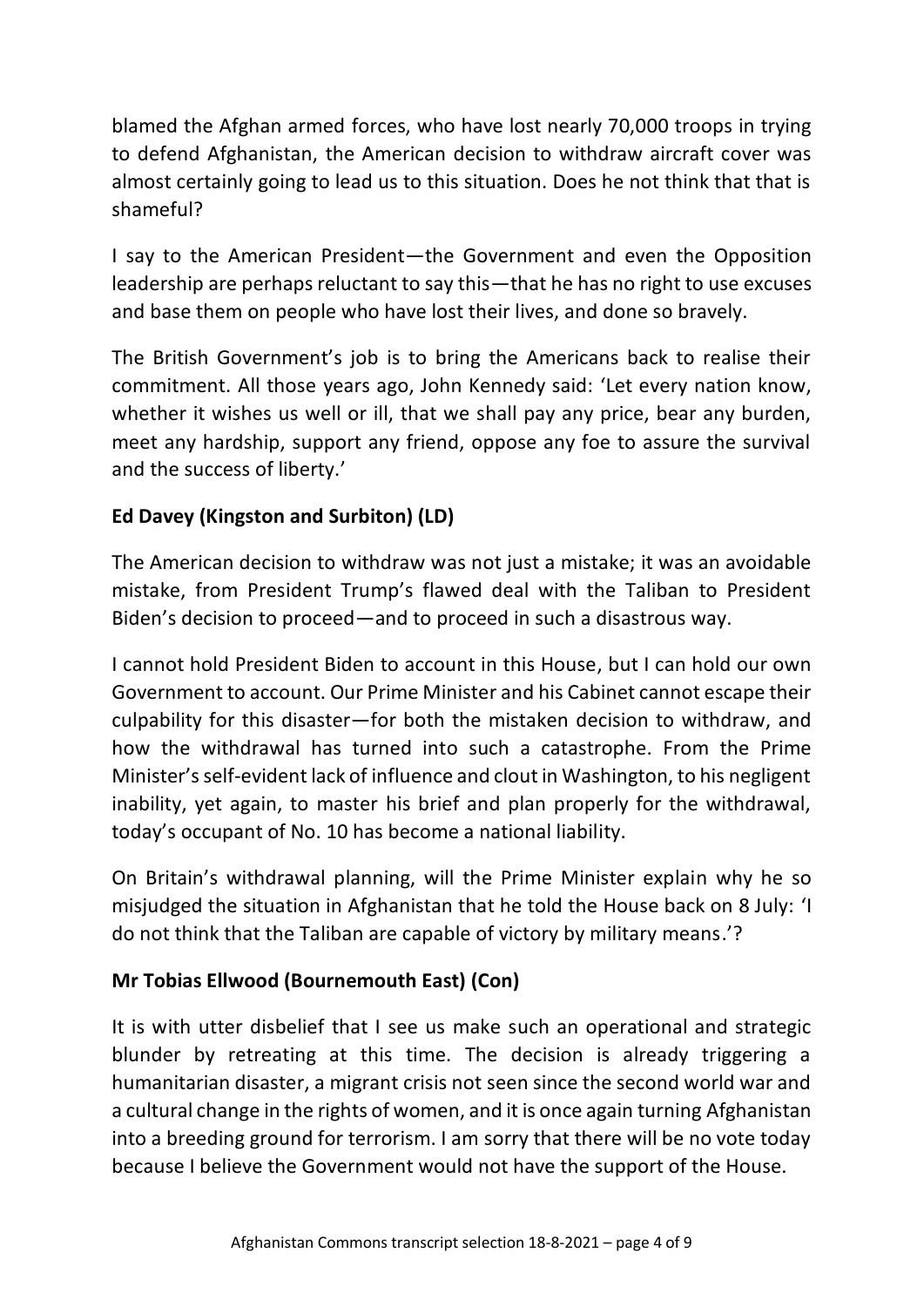My fear is that there will be an attack on the lines of 9/11 to bookend what happened 20 years ago, to show the futility of 20 years. We should never have left because after 20 years of effort, this is a humiliating strategic defeat for the west. The Taliban control more territory today than they did before 9/11.

It gives me no joy to criticise the President and say that the decision to withdraw, which he inherited, but then chose to endorse, was absolutely the wrong call.

Last year, the Taliban were finally at the negotiation table in Doha, but in a rush to get a result, Trump struck a deal with the Taliban—by the way, without the inclusion of the Afghan Government—and committed to a timetable for drawdown. All the Taliban had to do was wait.

The Americans are not leaving Afghanistan. This is a complete myth. The CIA will remain there, as will special forces and the drone oversight. Why? Because they will be haunted by another terrorist attack. It is the political inclination and the leadership that is disappearing—because of an American president, or two American presidents—and we could have stepped forward and filled the vacuum, but we did not.

## **Mr Khalid Mahmood (Birmingham, Perry Barr) (Lab)**

Over the past 12 years, we have taken no real action in Afghanistan. The Obama government dithered over what they wanted to do. The Trump government did not know what they were doing; they tried to do, and did, backdoor deals with the Taliban. The Biden Government have just come in and, without looking at what is happening on the ground, have taken a unilateral decision, throwing us and everybody else to the fire. They have decided to withdraw in a manner that no military person of any rank would perceive as fit for the arena in which they serve.

### **Dan Jarvis (Barnsley Central) (Lab)**

Many of us who served in Afghanistan have a deep bond of affection for the Afghan people, and I had the honour of serving alongside them in Helmand. We trained together, fought together and, in some cases, died together. They were our brothers in arms. I shudder to think where those men are now. Many will be dead, and I know others now consider themselves to be dead men walking. Where were we in their hour of need? We were nowhere. That is shameful, and it will have a very long-lasting impact on Britain's reputation right around the world.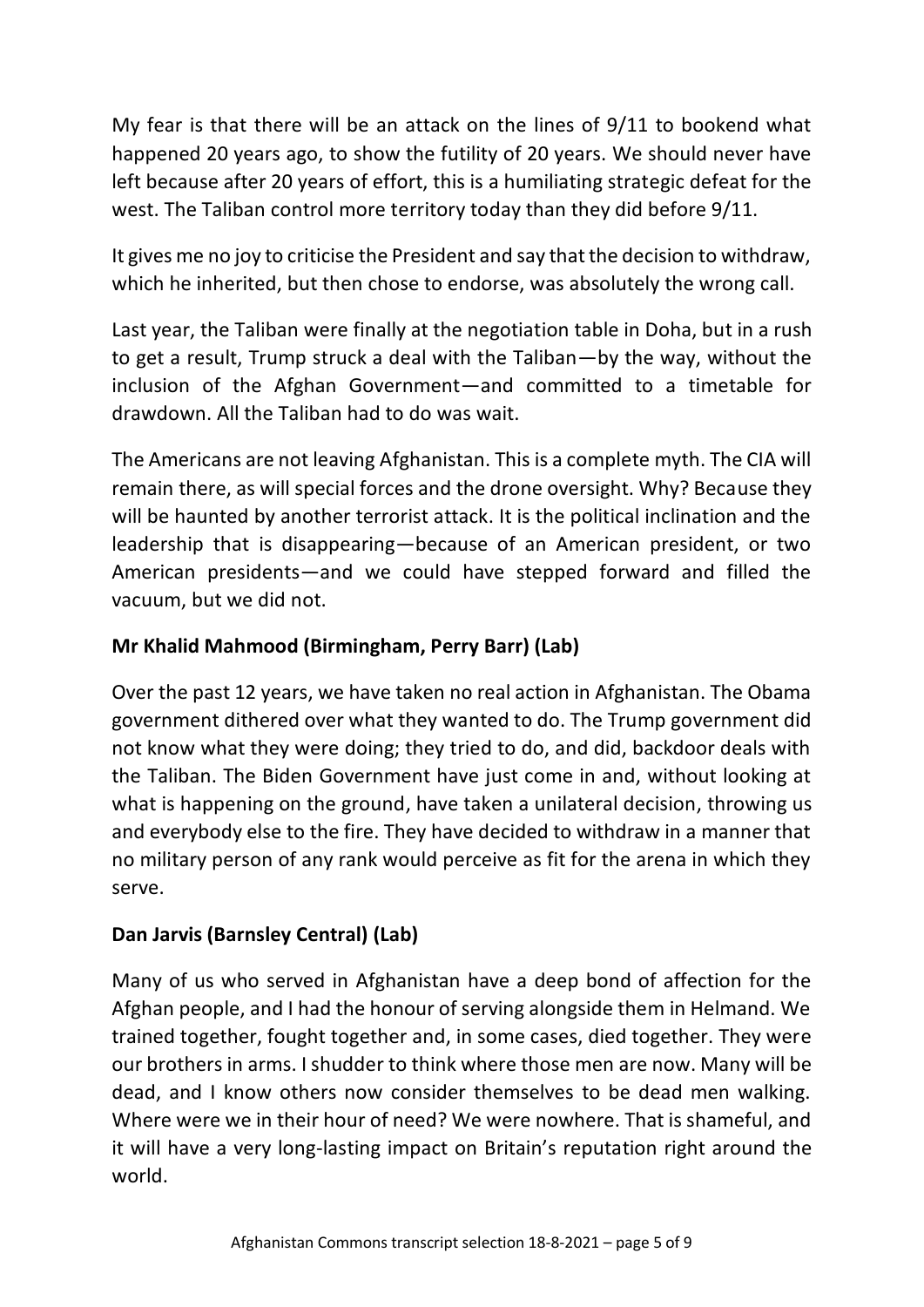It was particularly distasteful and dishonouring of President Biden to make reference to the lack of courage and commitment from those Afghan soldiers, who have served with such bravery and distinction.

## **Dr Julian Lewis (New Forest East) (Con)**

In his speech of self-justification after the collapse of Kabul, President Biden reduced a complex military issue to only two stark alternatives. It was a gross over-simplification for him to pose a devil's dilemma between either a massive troop surge on a never-ending basis or a ruthless, chaotic and dishonourable departure. It is ruthless because people who trusted NATO will pay a terrible price; chaotic because of a lack of foresight to plan an orderly and properly protected departure; and dishonourable because even if our open-ended, nation-building, micromanagement strategy was wrong, as I think it was, in 20 years we created expectations and obligations which those who relied on us had a right to expect us to fulfil.

# **Jeremy Hunt (South West Surrey) (Con)**

President Biden said this week that his 'only vital national interest in Afghanistan' was to prevent a terrorist attack. Even if that is the case, both he and President Trump should be deeply ashamed—I say this with great sadness because their actions have returned Afghanistan to the very Government that harboured the 9/11 bombers.

### **Caroline Lucas (Brighton, Pavilion) (Green)**

For all the hand wringing of Government Ministers in the last few days, the reality is that their actions over the past few months have left thousands of ordinary Afghans in terrible danger. Interpreters and contractors who worked side by side with UK forces have been refused resettlement on the grounds that they were technically subcontractors. That is shameful. There is the Afghan journalist, now in hiding with his family, who said: 'There was a lot of promise, a lot of assurance. A lot of talk about values, a lot of talk about progress, about rights, about women's rights, about freedom, about democracy. That all turned out to be hollow.'

### **Dr Liam Fox (North Somerset) (Con)**

Why, oh why, would anyone choose to remove their troops—even if they had decided to do so—during the fighting season, when the Taliban were at their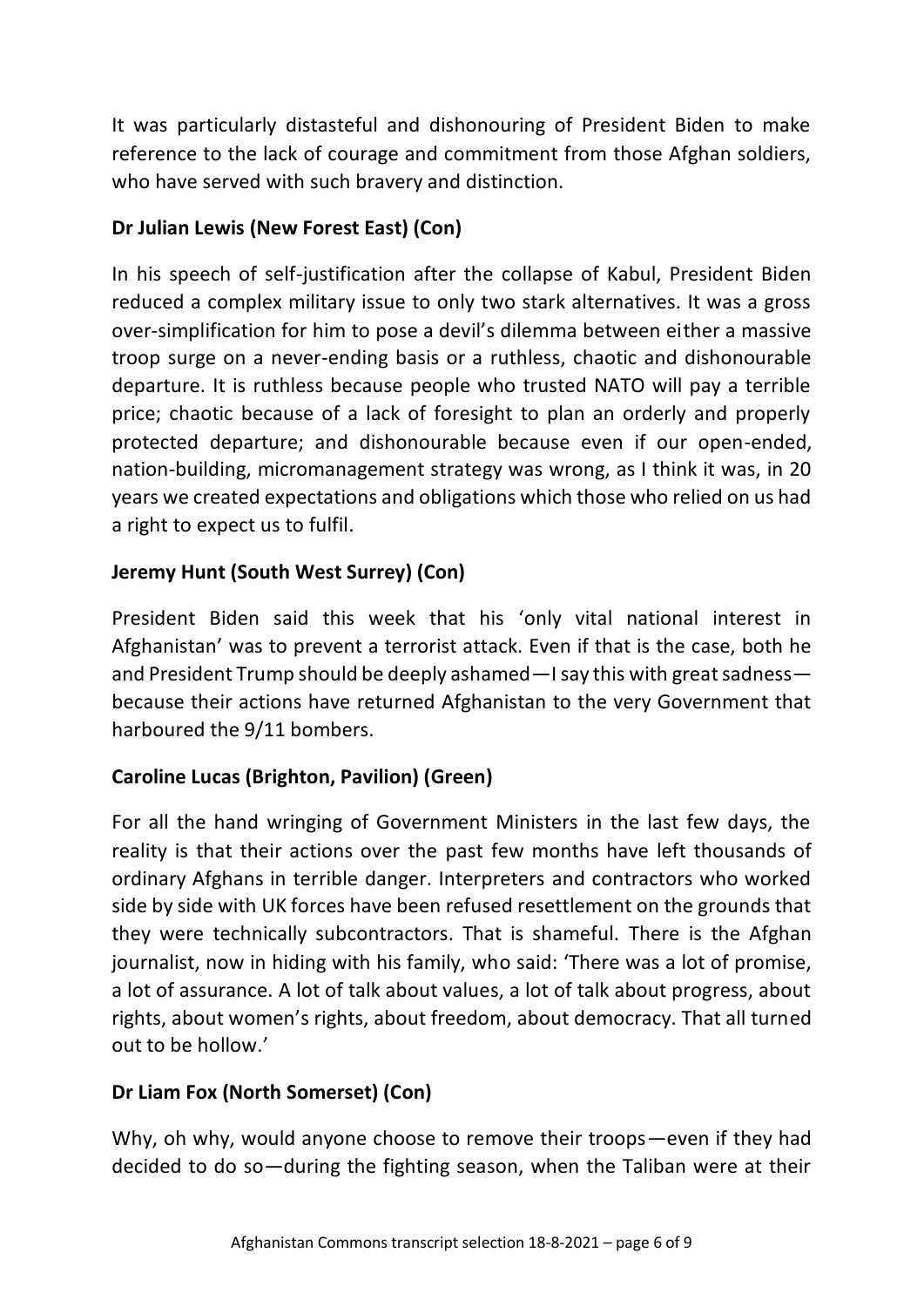greatest strength? The answer is that it was not a decision made for foreign policy or security reasons; it was done to suit a domestic political timetable.

### **Mr Owen Paterson (North Shropshire) (Con)**

President Biden drew a completely false choice. The choice was not between total immersion of American forces and the loss of American lives, which was going to do damage in the mid-terms, and pulling out. He could have carried on with 4,500 American troops and sophisticated air support. That would have sent a message to every Afghan army unit that if they were in trouble, they could call for American support. When it was announced that they were going, that sent a real message to the Taliban: 'You're safe, boys. Take every village and take every town, because the American air force is not coming after you.'

It is frankly shameful that the President of the United States—the leader of the free world—cannot face questions from his own hostile press corps but attacks the Afghan army for cowardice.

### **Stella Creasy (Walthamstow) (Lab/Co-op)**

What we are dealing with here is a failure of leadership, not of the military that served that leadership—we should never confuse the two. Both western and Afghan forces have served with great courage and are responsible for the successes achieved in the 20 years. It is a failure to understand Afghanistan and how the Taliban capitalised on UK and US forces' counter-insurgency approaches, and the corruption of tribal leadership.

The Pashtun saying 'You have all the watches, we have all the time' reflects the speed with which the Taliban have acted.

# **Bob Seely (Isle of Wight) (Con)**

What has happened is an appalling and unnecessary self-inflicted wound. We are being presented with a choice: invest more blood and treasure or walk away. No: we had a steady state, give or take, in Afghanistan for the last few years, and the mission was a train, equip and mentor one. It was large, but for between 5,000 and 20,000 troops, contractors, special forces and so on who were there, it was smaller than many NATO/US bases and missions around the world. We have chosen to withdraw politically; we have not been forced to do so on security grounds. I think we will regret that decision for many years.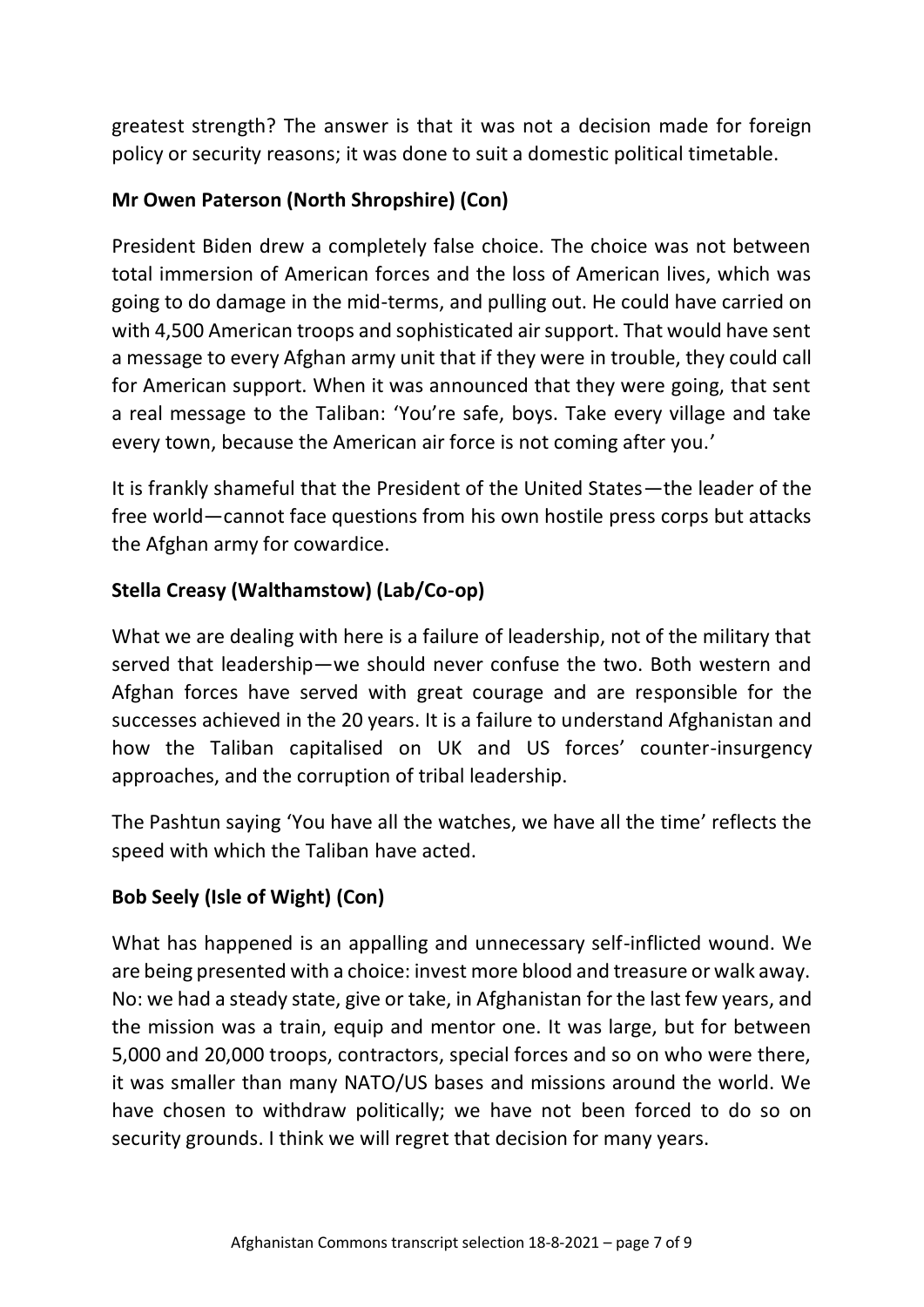The collapse happened because a truly dreadful US President, Donald Trump, who was probably in hock to the Russians, dealt with the Taliban behind the Afghan Government's back—a shocking betrayal. Joe Biden, who admires Kennedy—we had some great quotes from Kennedy earlier—could have changed things. He has chosen not to and has opened the United States, Europe, India and many allies throughout the world to considerable terrorist risks from the 2,500 to 4,000 jihadi nut jobs—pardon my French—who are currently being released from Bagram, Kandahar and Kabul. When they have stopped slaughtering our friends and beheading a few key women journalists, they will turn their attention to us. We have walked away from a successful anti-terrorist operation after 20 years. Sooner or later, we will reap the rewards.

Many people have said that the Afghans did not fight. In my experience, many Afghans fought very hard. In many ways, those people were a model of courageous integrity. They were effective and efficient, they loved their country and they knew right from wrong. They are probably dead. If they were not killed a year ago, they will be finished off as we speak, and I find that upsetting.

Russia and China are happier today and Taiwan and Ukraine are considerably more nervous. We are weaker. Europe has been as bad as the United States in not stepping up to the mark. A weak and divided west is not a recipe for a caring future for anybody. It is a recipe for global instability and greater global threat.

### **Lloyd Russell-Moyle (Brighton, Kemptown) (Lab/Co-op)**

The UK will be judged by our actions, not our words—and our actions, I am afraid, are too slow. I just do not understand why we cannot airlift masses of people out, whether that be to Cyprus or to other military bases, and process the paperwork there. Let us get people out and sort out the paperwork and bureaucracy afterwards.

### **Dr Andrew Murrison (South West Wiltshire) (Con)**

The US surrender of its wardship of a problem child is a monumental failure of statecraft, geopolitical confidence and strategic patience that has been made all the worse by the fact that it spans two Administrations. The US is diminished by this, but so are all of us in the free world. The winners are those who are lined up against us and against our values. The losers, from Taiwan to the Caucasus, are those who will see their champions as having feet of clay.